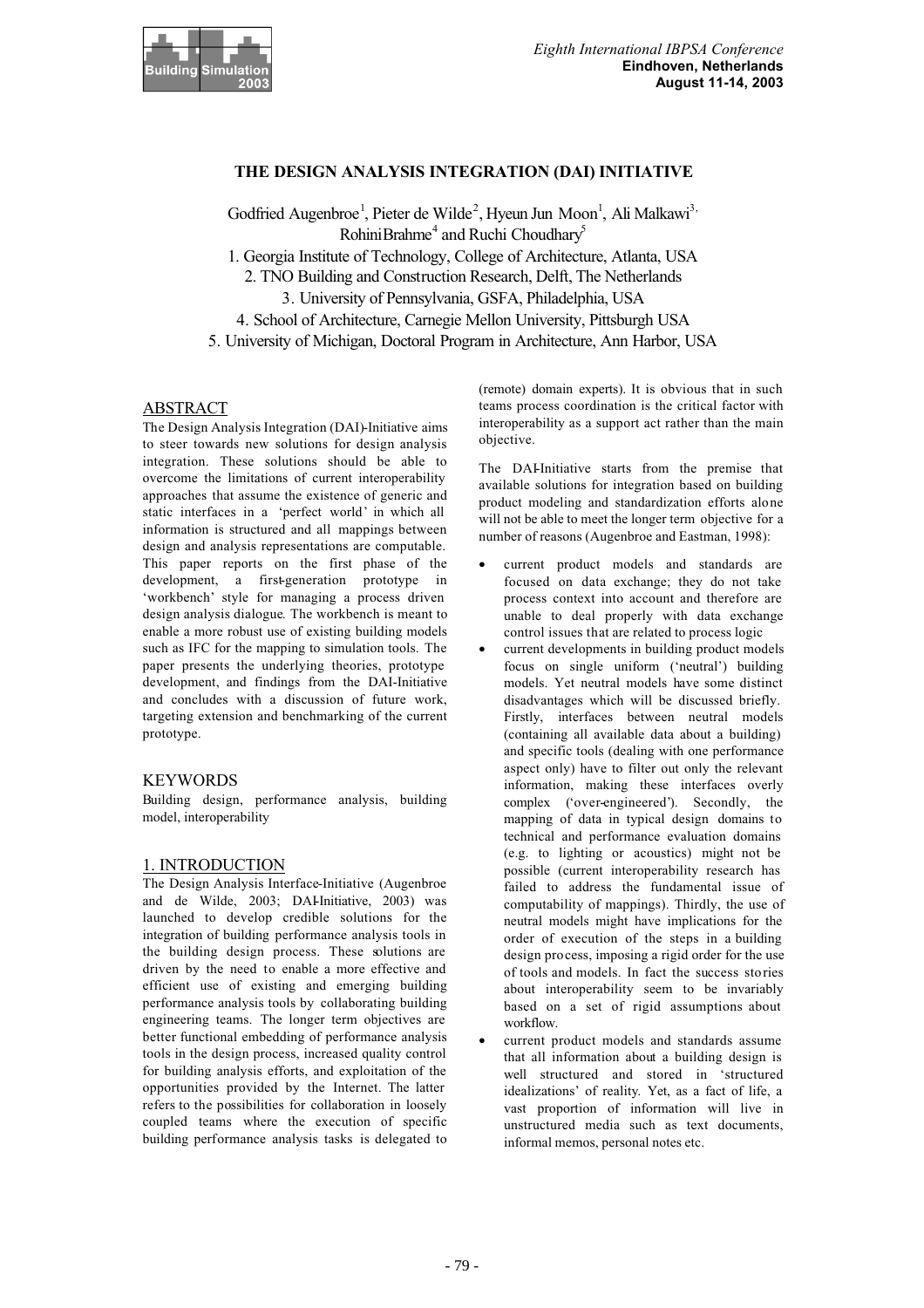• current product models assume that data mapping can be automated; this ignores that there will always be a need for additional expert driven idealizations, based on schematization skills and engineering judgment

There are many relevant past and ongoing efforts in the design analysis interoperability field. Two efforts that have significance for the origins of the DAI effort are worth mentioning in particular. These two efforts are the COMBINE effort in the early 90s (Augenbroe, 1995) and the ongoing IAI-IFC effort (Bazjanac and Crawley, 1999; International Alliance for Interoperability, 2002). COMBINE represents an early effort to embed interfaces in a scenario management layer based on a Petri-Net approach (Augenbroe et al, 1998). Although this approach provides necessary control over design analysis integration, it has proven to be inadequate to meet all the challenges mentioned in the previous section. The IAI effort has concentrated mainly on the construction of one 'complete' building model. The IFC development has not attempted an approach to provide a process context to the efficient deployment of the interfaces between the central IFC model and the analysis applications. Only recently, these fundamental shortfalls have been recognized in projects that attempt to deploy the IFC in actual project settings (BLIS website. But a clear framework and architecture for a design analysis communication platform has as yet not resulted from these efforts.

Other design analysis integration efforts have taken a different approach. Two major efforts are reported in (Papamichael, et. al 1999; Papamichael, 1999), where the Building Design Advisor (BDA) is described, and in (Clarke and Mac Randal, 1991) introducing the Intelligent Front End (IFE). Although these are good examples of how data exchange technology and analysis logic can be deployed they suffer from the drawbacks mentioned in the introduction, building on explicitly (BDA) or implicitly steps and interaction modes between the core design team and domain experts. The resulting tools have in common that they result in templates of "design analysis" dialogues that are too far removed from the idiosyncratic, spontaneous and self organizing behavior that is so common for building teams . There are a series of other design analysis integration efforts that are not rooted in product data technologies but take an alternative route. In (McElroy and Clarke, 1999; McElroy et al, 2001) it is described how a team of simulation experts is integrated into the inner design team. It is shown that this indeed provides the guarantees for expert simulation to be used effectively. This approach can be viewed as being located at the one extreme end of the full spectrum of human-driven on the one end to automated

integration at the other end. Yet another approach is presented by Mahdavi et al (1999) and (Pelletret and Keilholz, 1999) who try to develop an analysis environment that ultimately will be sufficiently transparent to be accessible to all members of the design team without a significant unwanted reduction of the role of domain expertise or limitations in the analysis functionality offered.

Within this context of these efforts the DAI-Initiative assumes that it is important to capitalize on all the efforts that have been invested in the development of building product models over the last decennium, notably the IAI-IFC effort, while enabling maximum input of human domain expertise, while making no limiting assumptions about the design process or the logic of the design analysis interaction flow. For these reasons the efforts cited in the previous paragraph were not deemed adequate starting points for the DAI effort.

# 2. OBJECTIVE, ASSUMPTIONS AND **CONSTRAINTS**

The DAI development targets a layered support of the interaction between the building design process and a wide array of building performance analysis tools. This is realized by the development of a 'workbench' with four layers. The workbench positions building design information and software applications (and more generically 'analysis tools') on opposite layers; in order to move from information to tool or from tool to information one has to pass through the intermediate layers. Those intermediate layers provide context to a specific interaction by capturing the relevant process step (the associated task) and model aspects, each on a separate layer, as shown in Figure 1.



*Figure 1Four Layered DAI workbench*

It is interesting to note that interoperability is usually understood to connect the top and bottom layer through an adequate data interface. The DAI approach could effectively been regarded as the 'fat' version of the traditional view on interoperability.The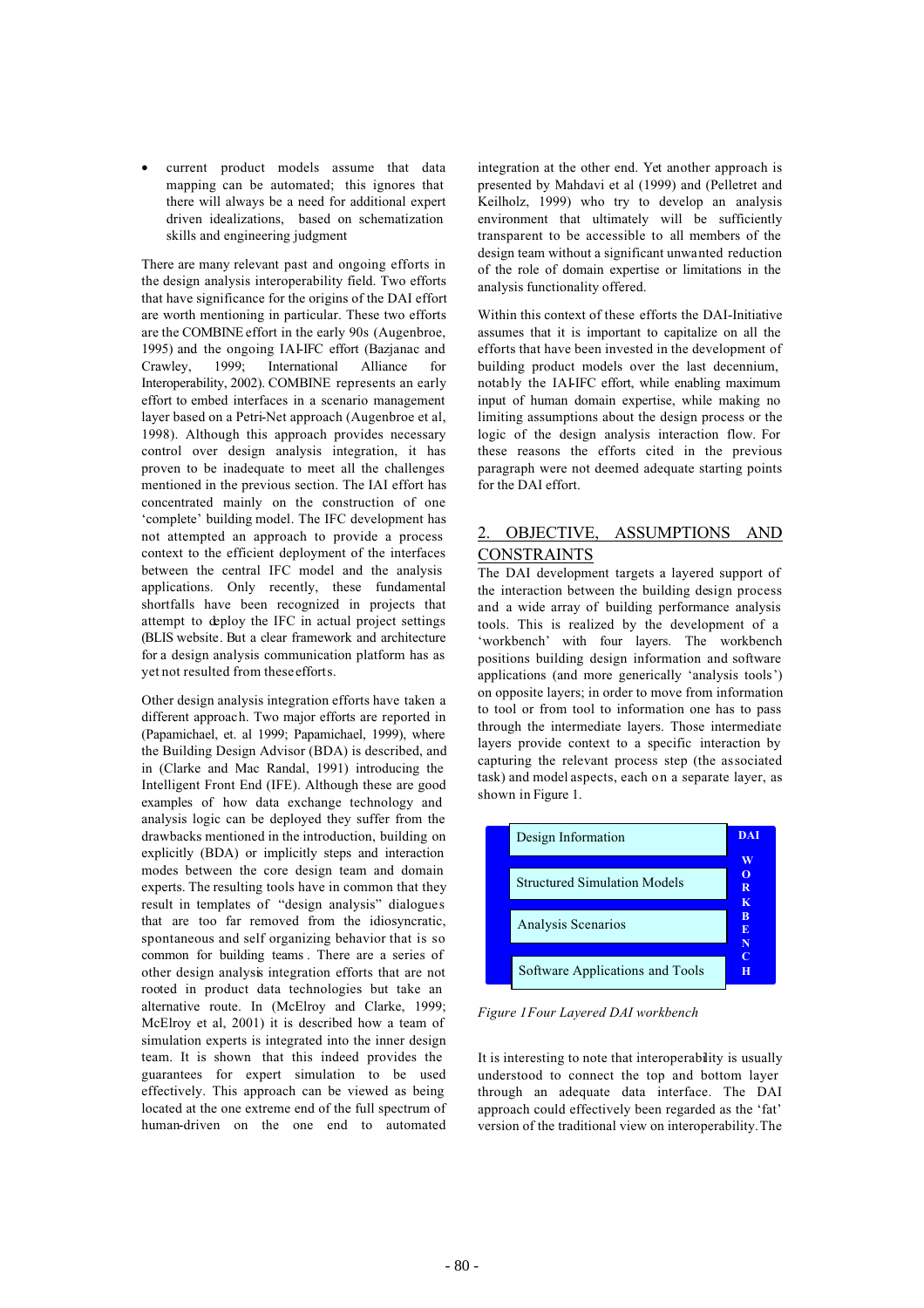top layer contains all building design information in partly structured, partly un-structured format. The building model layer contains semantic product models of varying granularity that can be used for specific analysis and engineering domains or specific performance aspects. The scenario layer captures the process logic (workflow), allowing to plan a process as well as to actually go through ('enact') that process. These functions are accomplished by current main stream workflow design and workflow enactment applications. The bottom layer contains software applications (mainly building performance analysis tools) that can be accessed from the scenario layer to perform a specific analysis. The software applications are accessed in a neutral way, i.e. a particular analysis function is called from the scenario layer rather than specific software. This concept is fundamental to the workbench. It is based on the introduction of a set of pre -defined 'analysis functions'. Analysis functions act as the smallest functional components in the definition of analysis scenarios. Each analysis function is defined for a specific performance aspect, a specific building (sub)system and a specific measure of performance. An analysis function acts as a scoping mechanism for the information exchange between design information layer, model layer and application layer.

The following assumptions are fundamental to the development of the workbench:

- The workbench is process-centric, and should allow for explicit definition, management and execution of analysis scenarios (represented as a workflow process). This provides a number of additional useful functions, as this allows to store audit trails of any building analysis, reuse of previous scenarios in new projects and provides a learning instrument for novices. As analysis scenarios can be repeated it is easy to support incremental design analysis cycles.
- Expert knowledge and expertise are essential elements of performance assessment. Judgment of the applicability of performance assessment methods and evaluation of the validity of results obtained with (computational) tools are essential human skills that the workbench recognizes.

# 3. APPROACH

The development of the prototype took the following three steps:

### **Requirement specification**

In order to get a first overview of requirements for the DAI-prototype, a mock-up was made to demonstrate the major functions of the intended prototype, which can briefly be stated as: transparent access to analysis tool functions, configuration of building

product models leading to right-engineered data interfaces, workflow design and workflow enactment in the analysis office, capturing of audit trails, and explicit quality assurance procedures. It was used for discussion of the underlying ideas with the tool user community (expert tool users and consultants) through a number of workshops. As the DAI-Prototype needs to be process-centric, repetitive activities in the day-to-day practice of energy analysis work that can benefit from process support (typical analysis scenarios) were identified. A representation method was selected to represent analysis scenarios, whereas three typical analysis functions were selected for further development. Based on the experiences with the mock-up, the feedback from the workshops and the findings regarding analysis scenarios the requirements for the DAI-Prototype were analyzed and written down as a formal specification of requirements.

### **Development of the prototype**

The next step was the actual development of the DAI-Prototype. The prototype was built on an existing commercial platform for process management, adding specific components to interface with the other layers. Note that only some of these components allow for actual live connections; others are only mock-up connections in the current state of the prototype.

In order to demonstrate the concept of analysis functions and their central role in the design analysis dialogue, three typical analysis functions were formally specified and developed. For the actual analysis, they rely on two software applications: Energ yPlus (US Department of Energy, 2002) for building energy simulation, and IDEA-L (Geebelen, 2001) for lighting simulation. Both tools were equipped with interfaces to respond automatically to the three analysis functions.

### **Demonstration and assessment**

The resulting DAI-prototype was tested during a final workshop with the user community; this provided feedback on the viability of the workbench in real practice, and helped to define follow-up efforts for further development of the prototype.

## 4. REQUIREMENT SPECIFICATIONS

The specification of requirements for the prototype was guided by the development and trial execution of a scenario for a simple design analysis process. Based on these efforts the following implementation requirements were stated:

#### **Implementation requirements:**

In order to allow the DAI-Prototype to provide support for design professionals working in a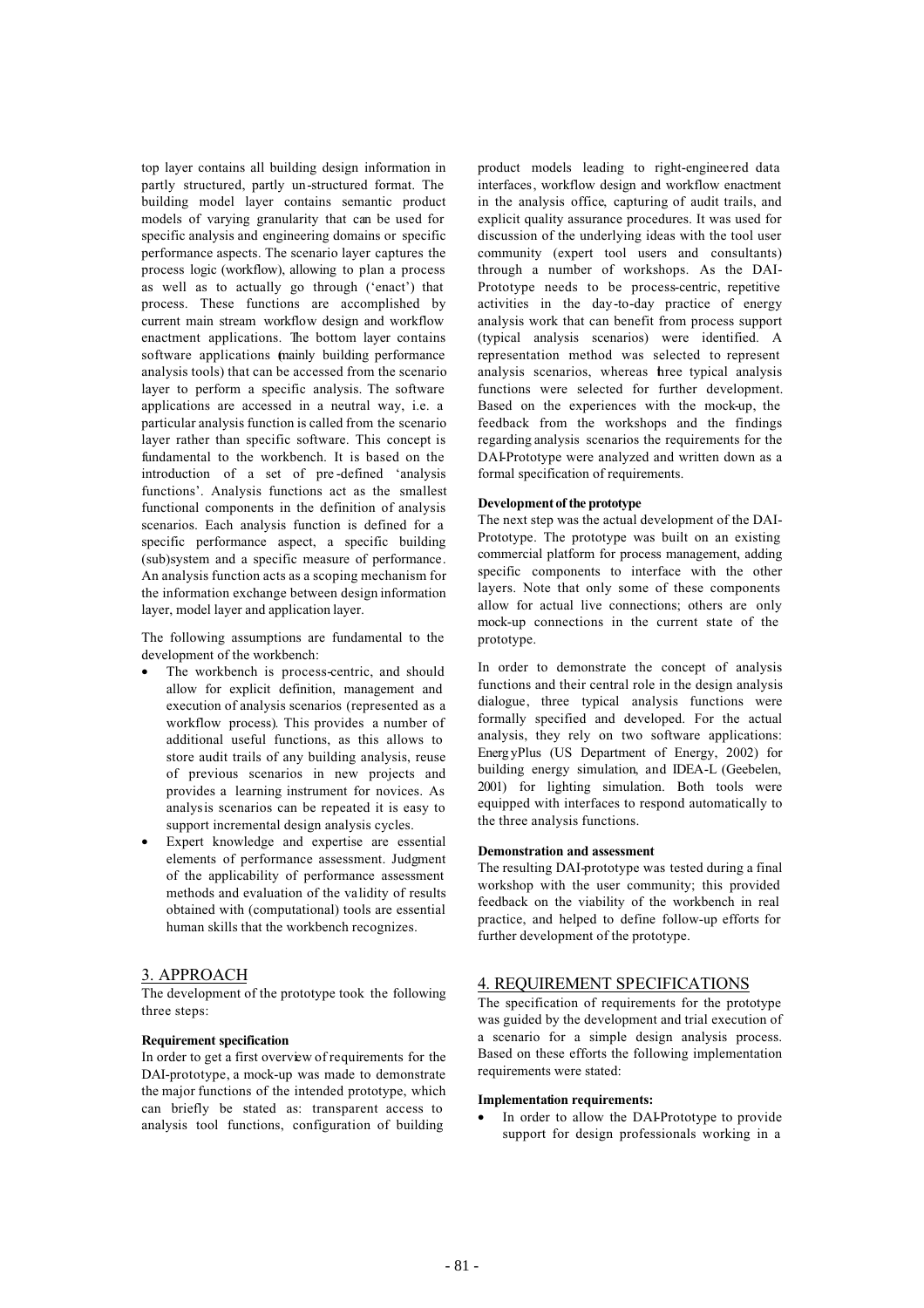team context, a web-based application is preferred. This will allow the use of the internet for data exchange and communication. For demonstration purposes all components must also work on a stand-alone computer.

- The DAI-Prototype needs to incorporate a module for easy design, adjustment, enactment and documentation of workflows. This module should be based on a teamwork-paradigm with clearly separated workflow design and workflow enactment stages.
- In order to demonstrate the universality of the system, the prototype needs to contain at least two different fully functional building performance assessment software tools on the tool layer.

### **Process modeling requirements:**

- The process modeling method must be able to capture temporal logic as well as other dependencies between tasks; it should be suitable to support loosely coupled teams. It must support a task centric approach to model the workflows, and it should be possible to associate tasks with automatic invocation of software applications.
- It should provide a graphical workflow representation, with models that have a form that can easily be communicated with end users.
- Existing, easy to use commerc ial software should be used. The tool should have an API which allows the configuration of dedicated workflow management functions to be programmed and embedded in the DAI workbench.

### **Requirements for links between the scenario and adjacent layers:**

- The design of the analysis scenario should allow flexible and rapid design of logical workflows, driven by the skills of experienced consultants. The workflow management (WFM) engine in the scenario layer should deliver the necessary functions to store proven scenarios as local (firm owned) "best practices" for re-use on other projects.
- The task granularity is determined by the definition of a set of universal analysis functions that have validity across different scenarios. It is only on the level and scope of an analysis function that the integration with the two adjacent layers will take place. The analysis function concept delivers the central scoping mechanism that allows both the data interface with the upper layer as well as the tool interface with the lower layer to be managed, thus decreasing overhead and avoiding overengineering of the interfaces.

# **Data topology in the DAI workbench:**

- The building simulation model layer should preferable contain a series of 'minimal' product models for different performance aspects. These models should indeed be minimal in the sense that they cover a specific functional domain of the building. These so-called 'Aspect Models' contain the neutral description of the essential building elements for a specific performance aspect (Eastman, 1999; Augenbroe, 1995). In some cases an Aspect Model may turn out to be very large, in which case further down -scoping may be necessary to keep the model manageable. A technique that could be used for this is the definition of so-called project windows, as used in (Augenbroe, 1995).
- An interface is needed that translates the data contained in a populated Aspect Models into the representation that has been associated with each "analysis function model". An analysis function model consists of a schema (the building representation needed to describe the object in the analysis) and an 'operational' specification of the analysis that is to be performed.
- For the expression of all data models and exchange of instances, XML technology (Refsnes Data, 2002) was identified as the preferred option.

# **Requirements for Analysis Functions:**

- Analysis functions need to capture the smallest analysis tasks that routinely occur in analysis scenarios. The three analysis functions embedded in the current prototype are based on a random selection
- Each analysis function (AF) is identified by a well defined "virtual" experiment on the object, which is defined to reveal building behavior that is relevant to the performance aspect that is to be analyzed. The analysis function must be defined in a tool independent way, and formally specified by way of an AF-schema. The AF-schema defines the data model of the building system that the AF operates on as well as the experiment and the aggregation of behavioral output data.

# 5. PROTOTYPE

The DAI-prototype development started with the development of the mock-up (in the form of a storyboard), which was then gradually developed into the prototype by adding and incorporating workflow management, analysis functions, tools and their data interfaces.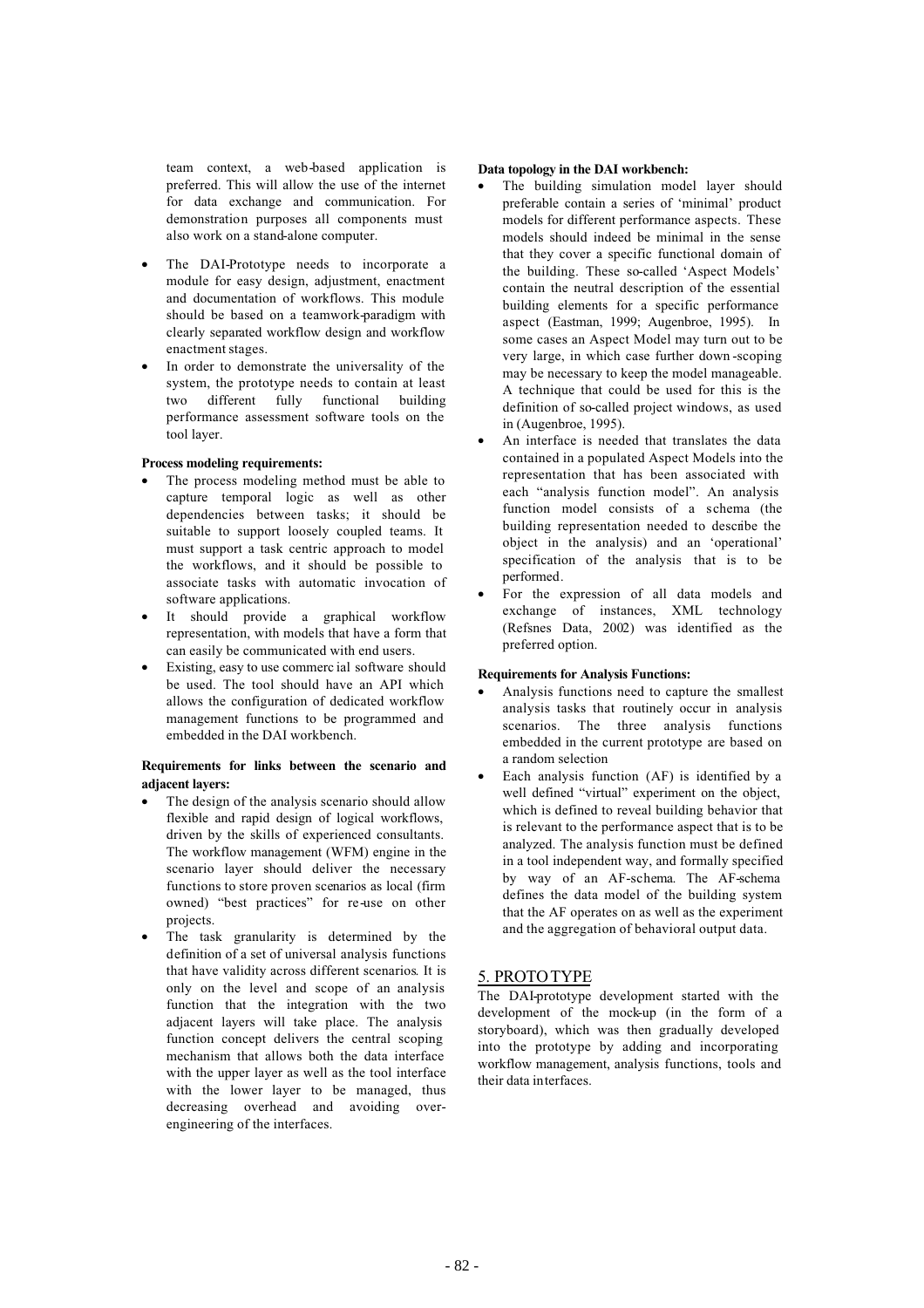#### **Storybook example**

The 'storybook' example describes a simple exemplary analysis process that supports the selection of a glazing system during the design of an elementary office space. It provides the elements that demonstrate the building analysis process, starting with the initial design analysis request from a designer/architect, followed by the planning of the analysis efforts, the actual execution of the analysis, potential mid-stream modification of the analysis plan, and ends with the feedback provided to the designer/architect. The storybook explains how workflow design can be used to plan the analysis effort, and how workflow enactment can be used to execute it; it also shows how audit trails can be captured and how reuse of previous analysis scenarios fits in the overall picture. A page of the storybook is depicted in figure 2.

#### Employee starts analysis work



*Figure 2: Page of the storyboard*

#### **Workflow design and workflow enactment**

The first scenario modeling was undertaken with a commercial workflow process modeling t ool.



#### *Figure 3: Workflow modeling window*

The software offers a graphical front end to a variety of 'workflow enactment engines', i.e. computer programs that automate the dispatching of tasks to

assigned task performers, transfer of documents, coordination of dependencies between information, tasks, tools and actors in an organization. It allows graphical representation of tasks in process flow diagrams that can be constructed using drag-anddrop capabilities. It also allows easy decomposition of complex processes (Holosofx, 2002). A screenshot of the process modeling window is shown in figure 3.

Processes can be exported to so-called workflow management engines. In this case the IBM MQ Workflow (IBM, 2002) engine has been used. This is a robust, task-based system (MQ = message queue). One of the expected advantages of using a generic workflow engine is the easy integration of the workbench in environments where workflow management is already used to manage other businesses processes. The integration of the simulation process with internal business processes such as invoicing, reporting and resource allocation within the same (or across) collaborating firms is an exciting future prospect for the DAI workbench. It would indeed add significantly to the management and QA of jobs within the engineering enterprise.

Many other useful 'in-house' applications could be easily integrated. For instance, keeping track of simulation results across the life cycle of a building the results from efforts like Metracker (LBNL, 2003) could be integrated into the DAI Workbench.

#### **Analysis functions**

Analysis functions are the key to the connection of the scenario layer with the building simulation model and the software application in the tool layer. They allow the expert to specify exactly what needs to be analyzed and what results (captured as quantified performance indicators) need to be conveyed. The analysis itself is fully embodied in the choice of an analysis function. It should be noted that not all analysis function calls need to be performed by a software application. For instance, some analysis function may define the daylighting performance of a window as the result of real experiment, e.g. by putting a scale model in a daylight chamber. Other analysis functions may be defined such that the measure is qualitative and subjective, based on expert engineering judgment. Allowing all these different type of analysis functions to be part of the same environment and controlled by a transparent workflow model adds to the control over the process, especially if one realizes that many different experts may be called upon in the same project, each using their own analysis expertise.

In the DAI-Prototype three analysis functions were fully developed. The choice of analysis functions was inspired by the storybook example. Relevant analysis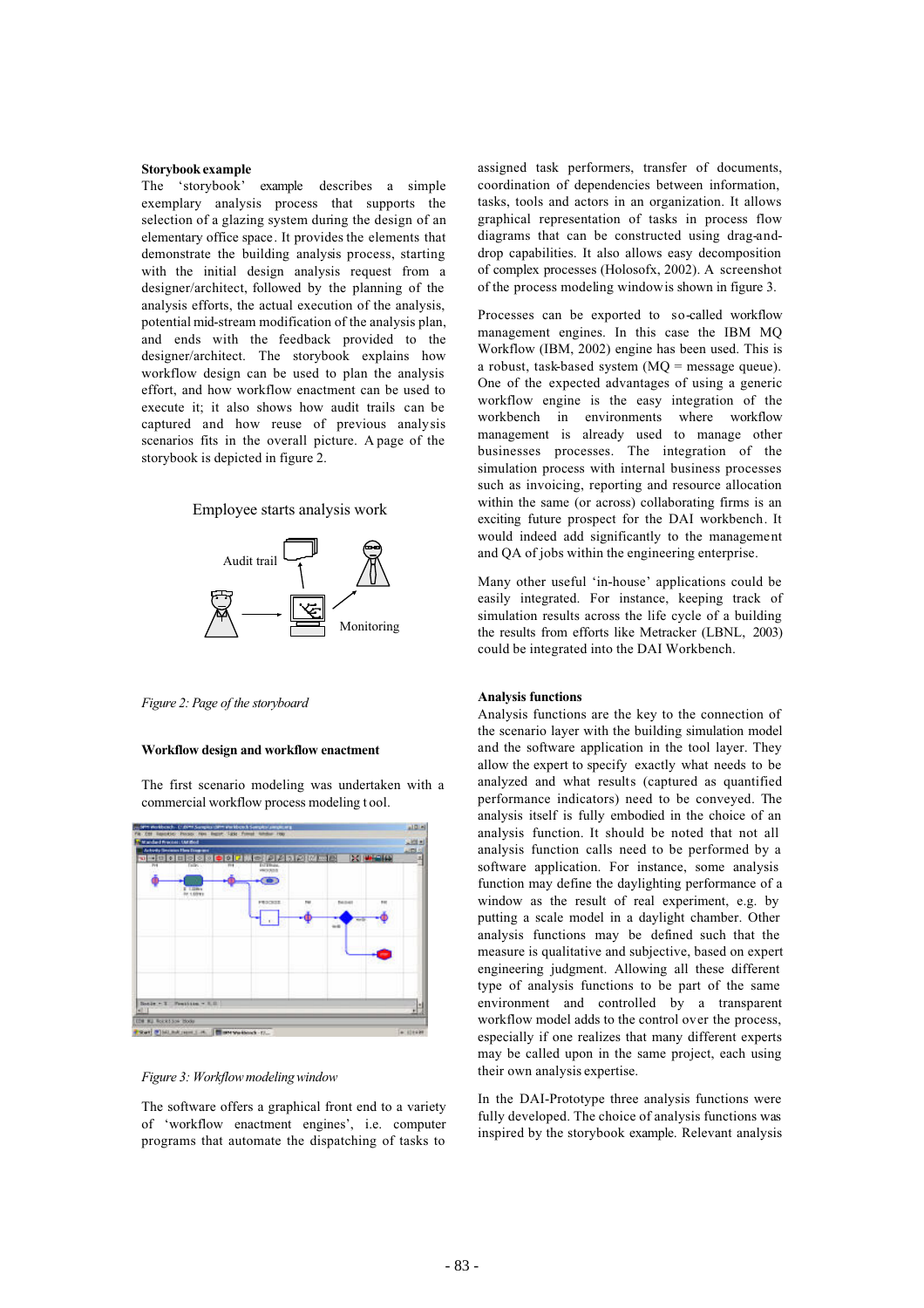functions in this storyboard were (1) 'maintain thermal comfort in office space' and (2) 'make office space energy efficient', Thermal comfort can be measured through PMV values as defined by Fanger (1970), whereas normalized heating and cooling loads are adequate measures of energy performance. Another (non-thermal) analaysis function was added to show the multi performance domain approach: (3) 'maximize daylighting autonomy of an office space' (defined as the percentage of office hours that the office does not need artificial lighting).

The development of an analysis functions requires a number of steps. First of all, a description of the required performance analysis is created using common language descriptions. The next step is to develop an unambiguous, machine-readable version of the analysis function dealing with the object (a building sub(system)), the experiment and the method of output aggregation. This provides a formal representation of the building system data and behavior (in the context of the experiment defined as "observable output as resulting from a given input") associated with an analysis function. The formal expression of the entities is done with the help of a conceptual modeling language. In this case EXPRESS was used (Eastman, 1999). In the third and final step the EXPRESS models are translated into XML, as this proved advantageous for the implementation of the data exchange software The AF descriptions, EXPRESS models and XML versions of three analysis functions are available on the DAI website (DAI-Initiative, 2003). The following brief discussion of the main elements in an analysis function description is given in order to convey the underlying ideas:

An analysis function defines an experiment needed to generate behavior (building states over time) that can be observed; from these observed states different measures for different aspects of the functional performance of the building (or building sub-system) can be derived. Each exp eriment is defined by the following elements:

- The experimental set-up being observed (the "test box")
- The experimental conditions to which the set-up is exposed (the "load" that is applied to the test box)
- The observation schedule that is used for observation of the generated states (the "measurement protocol" or "time series")
- The aggregation procedure; the observed states (the output of the experiments) are intrinsic to each experiment. Depending on the analysis function there is an option to specify how the observed states are to be aggregated into a Performance Indicator.

For each individual analysis function, the entities and attributes that are described by the experiment are based on a design analysis view. For instance, the analysis function for the assessment of thermal comfort is based on the decision to evaluate thermal comfort using PMV-values. Because of this, the analysis function needs to describe those entities that are needed to calculate PMV-values: there needs to be an internal air zone that has an average air temperature, and there need to be surfaces that have temperatures that can be used to calculate a mean radiant temperature. Also, occupants need to be defined that have a metabolic rate and clothing value. However, if the decision had been made to base the thermal comfort analysis function on a different measure, for instance the use of degree hours for the air temperature, then there would not have been a need to include any occupant and occupant properties, and the treatment of surfaces might have been different. Note that different analysis functions for thermal comfort, like a PMV-based and a degree hour-based function, can co-exist in the DAI-Workbench, and can be defined independently of their software realization.

### **Data exchange interfaces to software applications**

In order to do the analysis as identified for the three analysis functions (energy efficiency, thermal comfort and daylight autonomy), existing simulation tools have been embedded in the tool layer of the prototype. For the thermal building aspects the dynamic building simulation tool EnergyPlus (US Department of Energy, 2002) has been selected. EnergyPlus is only a simulation engine; at the current time it does not come with extensive user interfaces or shells. This allows the DAI-Prototype to interact directly with the engine. For the quantification of the daylight autonomy, use has been made of the lighting tool IDEA-L (Geebelen, 2001). Like EnergyPlus, IDEA-L is basically a computational engine, allowing easy configuration for specific analysis functions, and thus optimally suitable for use in the DAI-Prototype. For both software applications the information contained in the AF data model is parsed to an input file that is handed over to the simulation tool and handled by the AF specific (small) interface of each application. These interfaces are generic, based on XML schemas that describes the structure of the AF information on the one hand and the structure of the native AF model on the application side. These interfaces are relatively easy to develop, as they parse information from a dedicated, small AF schema, rather that a complex model for the whole building. The development and validation of these 'lightweight' interfaces is therefore a more manageable task.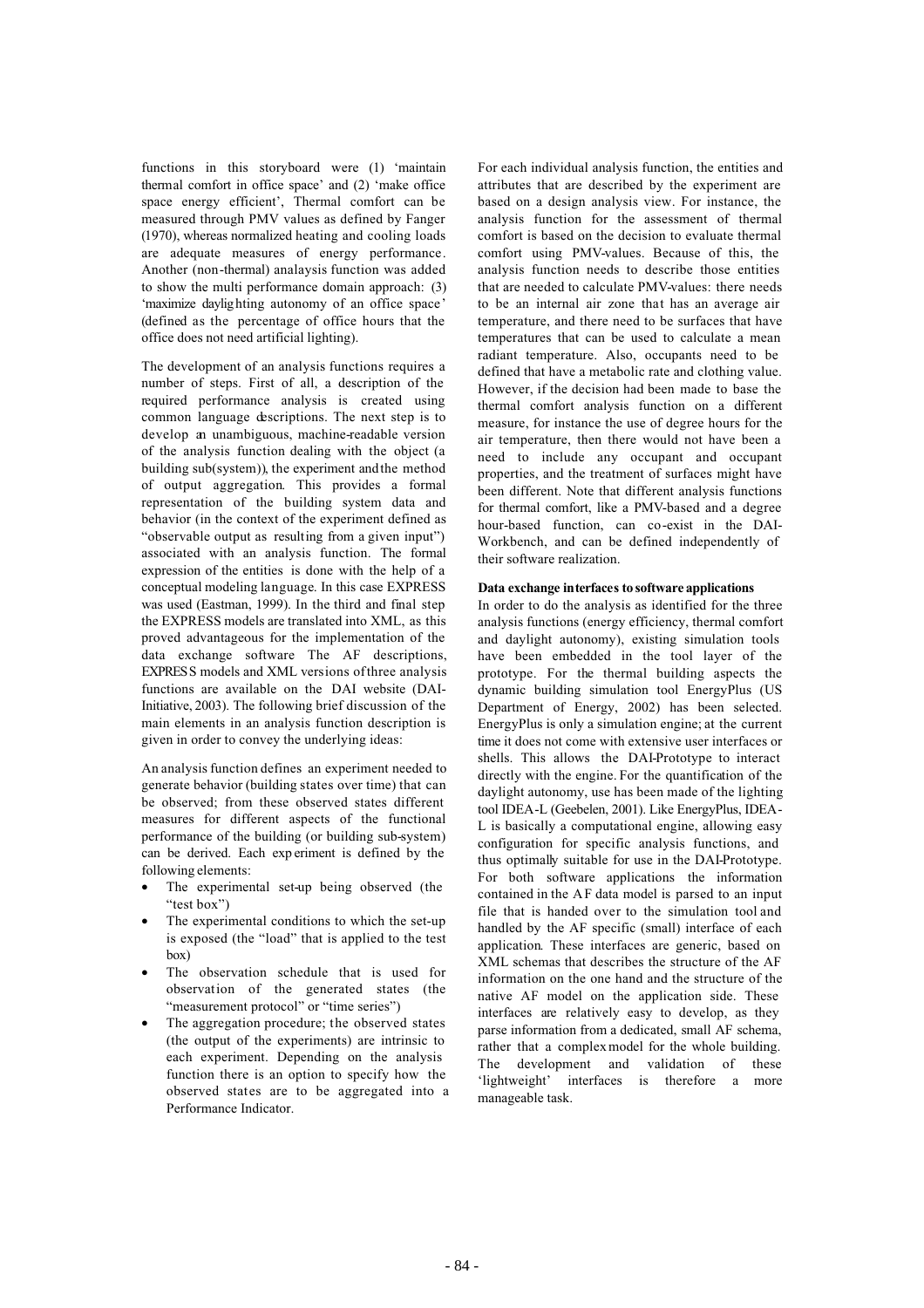#### **Prototype demo**

All of the above elements, that is the workflow design tool, the workflow enactment engine, three AF models and the simulation tools EnergyPlus and IDEA-L with their specific interfaces to the three AF's have been brought together in the DAI-Prototype. The current prototype encompasses the following live functions:

- An analysis scenario is defined in the prototype in the form of a workflow. During the definition of the workflow, previously made processes can be reused. A standard process has been made that includes all tasks that can be supported in the prototype. The elements of this standard process can be rearranged and reconnected to make new processes, without having to redefine all tasks and links between those tasks and the software applications embedded in the prototype.
- Once the workflow has been defined it can be enacted. This will result in tasks being dispatched to the allocated workbench user in the appropriate sequence, whereas the prototype will provide automatic access to applications that are associated with each of those tasks.
- The core analysis functionality in the example scenario is operational for the three analysis functions mentioned. The current implementation provides access to the analysis function model, e.g. for population, control over the operation of the interfaces, and additional viewing and reporting functionality (driven by XML interfaces). Other tasks that do not relate to the core issues are not implemented.
- Apart from the actual enactment, the workflow engine allows to monitor progress of the analysis effort, and keeps an audit trail that can be inspected during and after execution of the analysis process.

The overall workbench-structure incorporating these elements is depicted in figure 4.



*Figure 4: workbench with main elements*

## 5. CONCLUSIONS AND REMARKS

A new approach to design analysis integration has led to a four layered first-generation workbench for building analysis experts. The workbench enables expert teams to respond to an analysis requests with the design of configurable analysis scenarios which can consequently be enacted.

The scenarios are built from a set of re-usable analysis functions, which constitute the basis of the modular design analysis dialogue. Each analysis function defines an experiment that is linked to the study of a specific performance aspect. It has been shown that on the premise of this modularity, many of the obstacles for efficient data integration can be overcome. Another important consequence is that the loose coupling of analysis finctions and specific software tools leads to open and flexible integration of legacy and new applications, fostering the innovation of simulation tools.

The prototype shows promise for a viable design analysis integration that can overcome the drawbacks of current data driven interoperability efforts:

- no large, all encompassing building model needs to be assumed for the workbench to function;
- structured information models reside on a separate layer in the workbench, allowing many smaller models to co-exist, and be partly redundant; these models may be domain and "process window" specific and may contain varying levels of "idealized" representations;
- the mapping between design information and the set of co-existing structured representations is supported by constructive interfaces that are integrated in the workbench. Each interface operates in pull mode, initiated by the occurrence of analysis functions in scenarios. This approach leads to minimal interfaces;
- the constructive interfaces are "procedural" replacements of the integration of all domain models. This strategy is driven by the rationale that progressive integration of models will ultimately lead to unsustainable large models and over-engineered interfaces;

all functionality is AF centric leading to fully automated data transactions between the neutral Aspect Models and the native application models.

The scenario layer of the workbench allows the design and enactment of workflow processes with state of the art technologies. Through this, the DAI appro ach effective integrates groupware with a novel approach to data interoperability.

Future developments of the DAI-Prototype should first of all deal with the expansion of the set of applicable analysis functions together with the population of the tool layer with additional software tools, each equipped with multiple small analysis function based interfaces. The next step should then